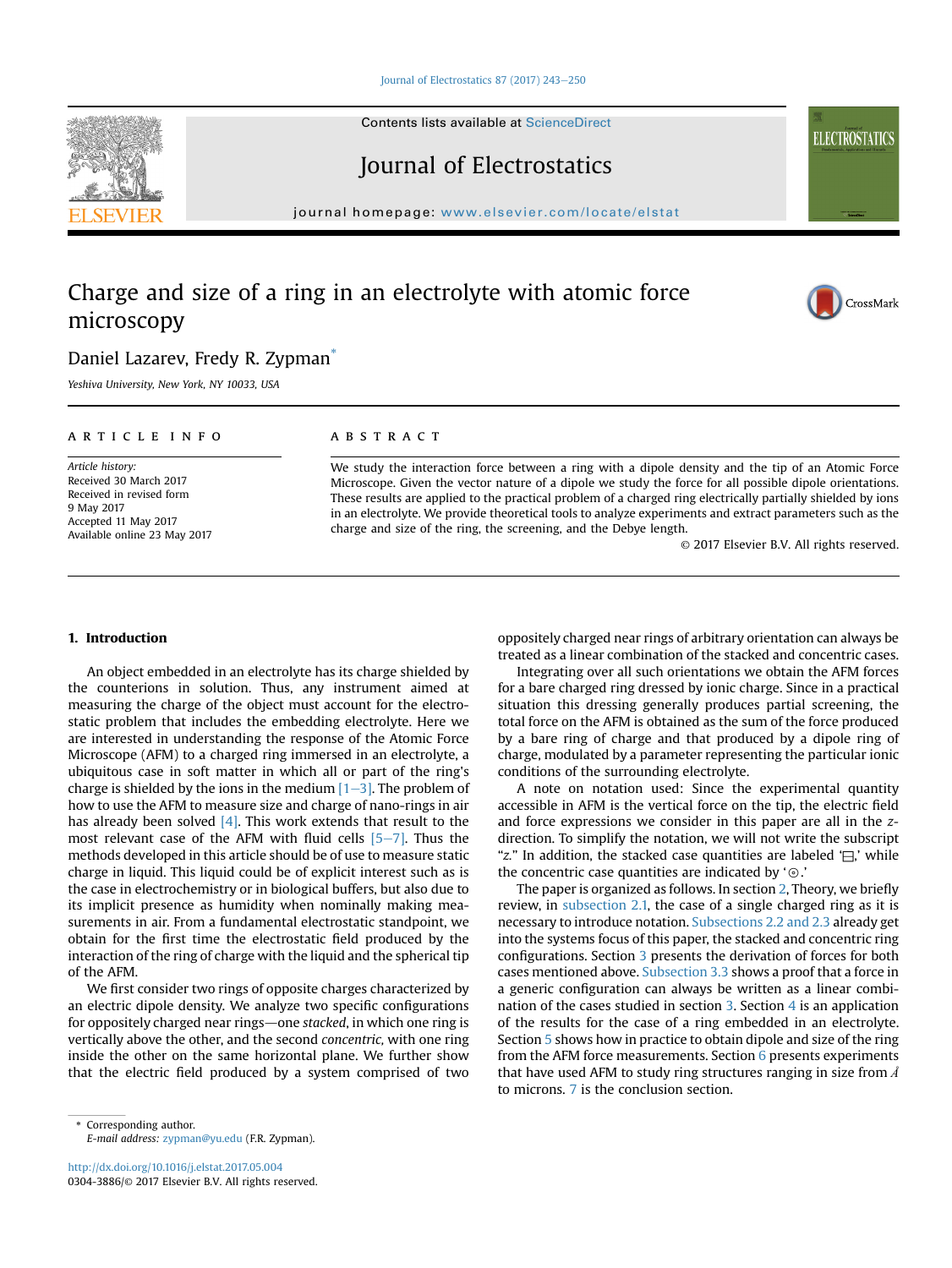## <span id="page-1-0"></span>2. Theory

# 2.1. Charged ring

In this subsection we briefly state the results for electric field and AFM force generated by a ring of charge. This problem has already been solved  $[4]$ , but we succinctly show the salient features of that analysis to introduce notation and relevant results needed for this article.

For a single ring of radius A and total charge Q, the electric field in the z-direction at  $(x, 0, z)$  is given by

$$
E(A, x, z) = \frac{Q}{(2\pi)^2 \epsilon} \frac{z}{(x^2 + z^2 + A^2)^{\frac{3}{2}}} f[\mu(A, x, z)],
$$
 (1)

where  $\mu$  and  $f(\mu)$  are defined by

$$
\mu = \frac{2Ax}{x^2 + z^2 + A^2} \tag{2}
$$

$$
f(\mu) = -\frac{2\mathbb{E}\left(\frac{2\mu}{1+\mu}\right)}{(\mu-1)\sqrt{1+\mu}},\tag{3}
$$

with  $E(m)$  the Elliptic Integral of the Second Kind [\[8\],](#page-7-0) and  $\varepsilon$  the medium's permittivity [\[9\]](#page-7-0). To find the force on the AFM tip with radius of curvature  $R$  (Fig. 1) due to the ring, we evaluate the electric field at a point on the image ring,  $x = B = \frac{AR^2}{A^2 + d^2}$  and



$$
F^{0} = -F_{0} \frac{\eta \beta^{2}}{\sqrt{\beta^{2} + \eta^{2}}} \left\{ \frac{1 - \frac{1}{\beta^{2} + \eta^{2}}}{\left[\beta^{2} + \left(\frac{\beta}{\beta^{2} + \eta^{2}}\right)^{2} + \left(\eta - \frac{\eta}{\beta^{2} + \eta^{2}}\right)^{2}\right]^{2}} \right\} f(\mu),
$$
\n(4)

where  $\eta = \frac{d}{R}$ ,  $\beta = \frac{A}{R}$ , and  $F_0 = \frac{\lambda^2}{\epsilon_0}$ ,  $\lambda$  being the linear charge density on the ring.  $F<sup>0</sup>$  is then the force corresponding to zero ion concentration. For the two-ring systems described in the Introduction, Equation (1) will be the starting point.

## 2.2. Stacked ring configuration

This geometry corresponds to two near rings of equal diameters exactly above each other (Fig. 2). Taking ring  $1$  (red) in Fig. 2 to be positive, and ring 2 (blue) negative, the electric field due to the former is  $E_{\overline{\Box}}^+ = E(A, x, z)$ , while the field due to the latter is  $E_{\overline{\Box}}^- = -E(A, x, z - L_{\overline{\Box}})$ , where the function E is defined in Equation (1).

The total vertical electric field at a point  $P = (x, 0, z)$  is  $E_\boxminus = E_\boxminus^+ + E_\boxminus^-$ . Expanding this expression as a power series in  $L_\boxminus$ , and keeping terms to first order in  $L_{\square}$ , gives



Fig. 1. A ring of radius A near an AFM tip with radius of curvature  $R$  produces an image ring of radius B.



Fig. 2. Sagittal view of the stacked ring setup near an AFM tip, and the resulting image rings. The lines labeled "1" and "2" are rings of opposite charge, lying on the horizontal plane. The image rings inside the sphere are shown with slightly different radii, but in the limit  $L_{\square}\rightarrow 0$  they overlap.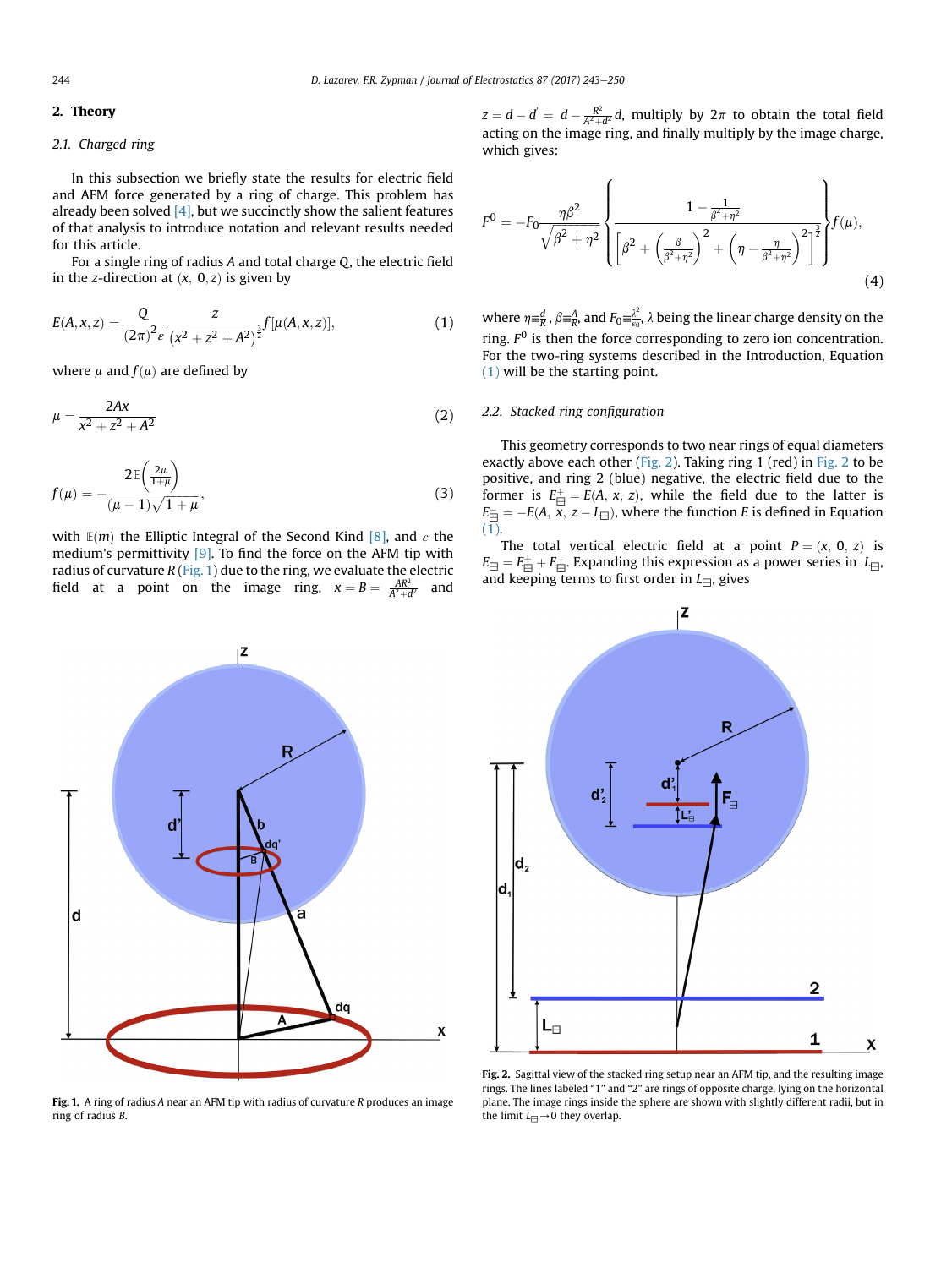<span id="page-2-0"></span>
$$
E_{\text{H}} = \frac{QL_{\text{H}}}{(2\pi)^{2}\varepsilon} \left\{ \frac{2\left[ (A^{6} + 2A^{5}x - A^{4}x^{2} + x^{6} - 3x^{2}z^{4} - 2z^{6} - 4A^{3}x\left(x^{2} + z^{2}\right) - A^{2}\left(x^{4} + 8x^{2}z^{2} + 3z^{4}\right) + 2A\left(x^{5} - 2x^{3}z^{2} - 3xz^{4}\right) \right] \mathbb{E}(m_{1})}{\sqrt{A^{2} + x^{2} + z^{2}} \left(A^{2} - 2Ax + x^{2} + z^{2}\right)^{2} \left(A^{2} + 2Ax + x^{2} + z^{2}\right)^{2} \sqrt{1 + \frac{2Ax}{A^{2} + x^{2} + z^{2}}}} \right\}
$$
\n
$$
+ \frac{\pi A x z^{2} \left(A^{2} - 2Ax + x^{2} + z^{2}\right) z F_{1}\left(\frac{1}{2}, \frac{3}{2}, 2, m_{1}\right)}{\sqrt{A^{2} + x^{2} + z^{2}} \left(A^{2} - 2Ax + x^{2} + z^{2}\right)^{2} \left(A^{2} + 2Ax + x^{2} + z^{2}\right)^{2} \sqrt{1 + \frac{2Ax}{A^{2} + x^{2} + z^{2}}}} \right\}
$$
\n
$$
(5)
$$

where  $m_1 = \frac{4Ax}{A^2 + 2Ax + x^2 + z^2}$ , and  ${}_2F_1$  is the hypergeometric function [\[10\]](#page-7-0). By defining the constant  $E_{0,\square} \equiv \frac{Q_{L_{\square}}}{(2\pi)^2 \epsilon R^3}$ , which carries the units of electric field, we express the rest of the expression in terms of dimensionless parameters  $\tilde{x} = x/R$  and  $\tilde{z} = z/R$ . Equation (5) can then be written as  $E_{\Box}(x,\,z)=E_{0,\Box}\tilde{E}_{\Box}(\tilde{x},\tilde{z})$ , where we have appended a tilde to denote the dimensionless component of the corresponding expression for the electric field. In Appendix 1 in the Supplementary Material we give explanation for the flipping of the order of the image rings and the conservation of electric dipole directionality for the image rings, as portrayed in [Fig. 2.](#page-1-0)

## 2.3. Concentric ring configuration

In this configuration, two rings lie on the same horizontal plane, with one of the rings inside the other ([Fig. 3\)](#page-3-0). The electric field due to the positively charged ring is, as in the previous sub-section,  $E_{\odot}^{+} = E(A, x, z)$ . The electric field of the outer ring is  $E_{\odot}^- = -E(A + L_{\odot}, x, z).$ 

The total electric field on point  $P = (x, z)$  is  $E_{\odot} = E_{\odot}^+ + E_{\odot}^-$ . Expanding this expression as a power series to first order in  $L_{\odot}$ , we obtain

## 3. Forces

# 3.1. Force for the stacked case

Having determined the electric fields, we can now calculate the force on the AFM tip. The force in the z-direction acting on the dipole image rings is the product of the total image charge and the electric field acting on it,  $E_{\Box}$ . The electric field acting on the nega-tive image ring (blue inside sphere in [Fig. 2](#page-1-0)) is  $-E_{\square}$ , while that acting on the positive one (red inside sphere in [Fig. 2\)](#page-1-0) is  $+(E_{\Box}+dE_{\Box})$ , where  $dE_{\Box}$  is the change in the electric field over the distance  $L'_{\boxminus}$ . Summed up, only  $+dE_{\boxminus}$  is left, so we have:

$$
F_{\boxminus} = Q' dE_{\boxminus}. \tag{7}
$$

Multiplying and dividing by the small distance element  $dz = L_{\square}$ . over which the electric field is changing, we obtain [\[11\]](#page-7-0)

$$
F_{\boxminus} = Q' \frac{\partial E_{\boxminus}}{\partial z} dz = Q' L'_{\boxminus} \frac{\partial E_{\boxminus}}{\partial z}.
$$
\n(8)

After taking the derivative,  $\frac{\partial E_{\Box}}{\partial z}$  has an extra length dimension in the denominator, so the unit-carrying constant is now  $\frac{E_{0}}{R} = \frac{QL_{\odot}}{(2\pi)^2\epsilon R^4}$ 

$$
E_{\odot} = \frac{QL_{\odot}}{(2\pi)^{2}\epsilon} z \left\{ \frac{2(A^{2} + x^{2} + z^{2} + 2Ax) \left[ A^{6} + 6A^{5}x + A^{4}(z^{2} - 5x^{2}) - (z^{2} + x^{2})^{3} + 6A^{3}(x^{3} - xz^{2}) + A^{2}(5x^{4} + 4x^{2}z^{2} - z^{4}) \right] \mathbb{E}(m_{1})}{A\left(A^{2} + x^{2} + z^{2}\right)^{3} \left(A^{2} - 2Ax + x^{2} + z^{2}\right)^{2} \left(A^{2} + 2Ax + x^{2} + z^{2}\right)^{2} \sqrt{1 + \frac{2Ax}{A^{2} + x^{2} + z^{2}}}} + \frac{A^{2}\pi\left(A^{2} - x^{2} + z^{2}\right)\left(A^{2} + x^{2} + z^{2}\right)\left(A^{2} - 2Ax + x^{2} + z^{2}\right)zF_{1}\left(\frac{1}{2}, \frac{3}{2}, 2, m_{1}\right)}{A\left(A^{2} + x^{2} + z^{2}\right)^{3} \left(A^{2} - 2Ax + x^{2} + z^{2}\right)^{2} \left(A^{2} + 2Ax + x^{2} + z^{2}\right)^{2} \sqrt{1 + \frac{2Ax}{A^{2} + x^{2} + z^{2}}}} \right\}
$$
\n
$$
(6)
$$

Define  $E_{0,\odot} = \frac{Q L_{\odot}}{(2\pi)^2 \epsilon R^3}$  to write Equation (6) as  $E_{\odot}$  (x, z) =  $E_{0,\odot}\tilde{E}_{\odot}(\tilde{x},\tilde{z})$ , using the same notation as in the previous sub-section. See Appendix 1 in the Supplementary Material for a discussion of the geometry of the image rings.

The total image charge, Q', is given by  $Q' = -\frac{R}{\sqrt{A^2+d^2}}Q$  [\[4\]](#page-7-0), and  $L'_{\square} = d'_2 - d'_1 = \frac{R^2}{A^2 + (d + L_{\square})^2} (d + L_{\square}) - \frac{R^2}{A^2 + d^2} d.$ 

Expanding to first order in  $L_{\square}$  gives  $L'_{\square} = \frac{(A^2 - d^2)R^2}{(A^2 + d^2)^2}L_{\square}$ . The closed form of  $\frac{\partial E_{\Box}}{\partial z}$  is quite long to look at, but can be easily obtained and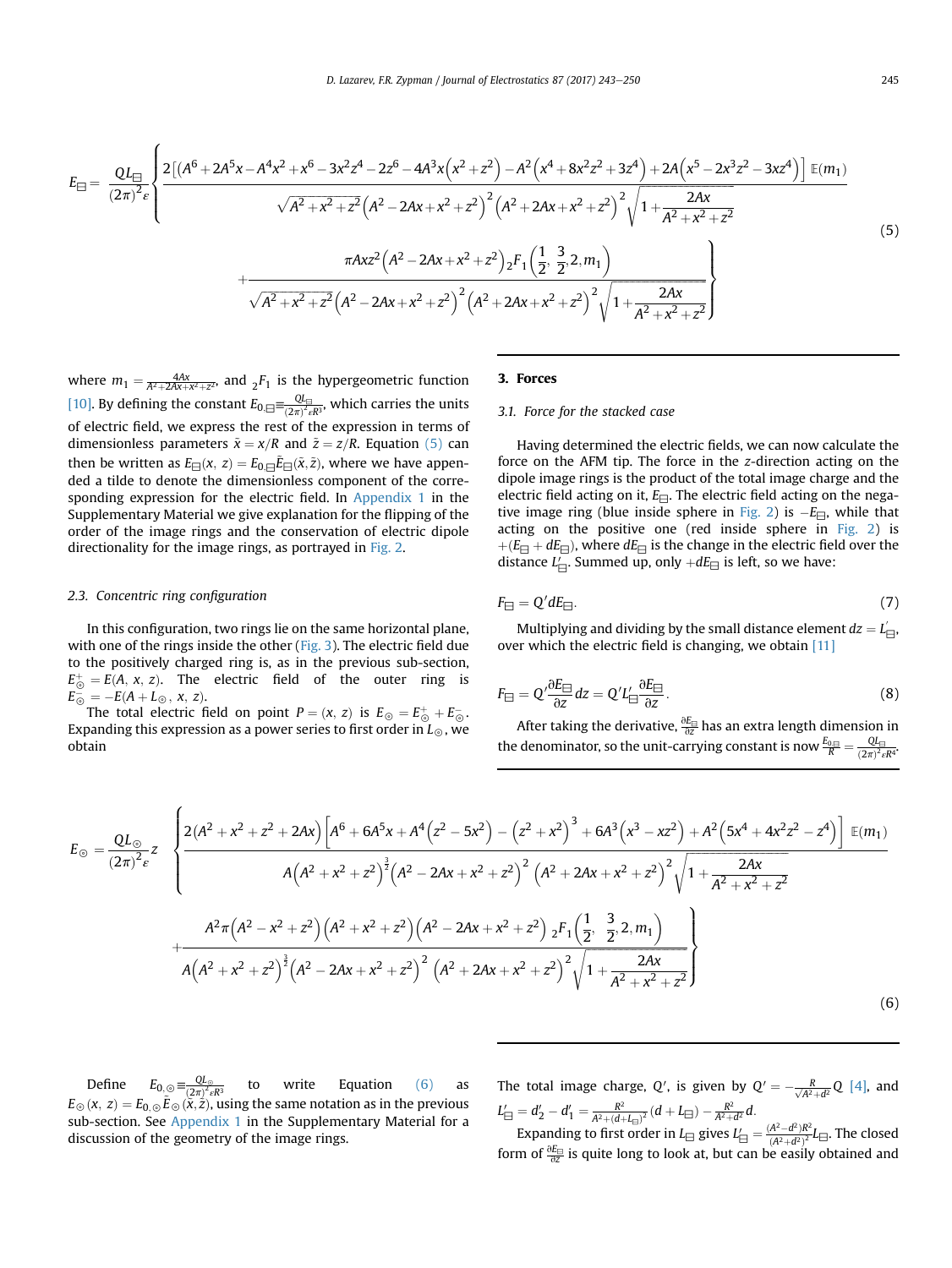<span id="page-3-0"></span>

Fig. 3. Aerial side view of the concentric ring setup near an AFM tip, and the resulting image rings. The rings labeled "1" and "2" are of opposite charge, lying on the horizontal plane.

evaluated using symbolic programming languages [\[12\]](#page-7-0) and Equation  $(5)$ . With the above substitutions Equation  $(8)$  becomes

$$
F_{\boxminus} = -F_{1,\boxminus} \left( \frac{\beta^2 - \eta^2}{\left( \beta^2 + \eta^2 \right)^{\frac{5}{2}}} \right) \frac{\partial \widetilde{E_{\boxminus}}}{\partial z},\tag{9}
$$

where we used  $\eta \equiv^d_R$  and  $\beta \equiv^A_R$ , and defined  $F_{1,\Xi} = \frac{(Q L_{\Xi})^2}{(2\pi)^2 \epsilon R}$  $\frac{(QL_{\boxplus})^2}{(2\pi)^2 \varepsilon R^4} = \frac{p_{\boxplus}^2}{(2\pi)^2 \varepsilon R^4}$  as

the unit of force, with  $p_{\text{H}} = Q L_{\text{H}}$  the dipole moment. At this point we evaluate  $\frac{\partial E_{\boxminus}}{\partial z}$  at  $\tilde{x} = B/R = \frac{\beta}{\beta^2 + \eta^2}$  and  $\tilde{z} = \frac{d}{R} - \frac{d'}{R} = \eta - \frac{1}{\beta^2 + \eta^2} \eta$  and multiply by  $2\pi$  to obtain the vertical force on the entire image ring. This allows us to graph the dimensionless force  $F_{\Box}/F_1$  vs. separation  $\eta$  for different values of ring size  $\beta$  (Fig. 4).

## 3.2. Force for the concentric case

The analysis for the concentric case is completely similar, except that we now take the derivative of the electric field with respect to x, since that is the direction in which the field on the image ring changes. Thus, the z-component of the force is

$$
F_{\odot} = Q' \frac{\partial E_{\odot}}{\partial x} dx = Q'L'_{\odot} \frac{\partial E_{\odot}}{\partial x}.
$$
\n(10)

As in §4.1,  $L'_{\odot} = -\frac{(A^2 - d^2)R^2}{(A^2 + d^2)^2}L_{\odot}$ . Following the above procedure yields the following expression for the force for the concentric configuration:

$$
F_{\odot} = F_{1,\odot} \left( \frac{\beta^2 - \eta^2}{\left( \beta^2 + \eta^2 \right)^{\frac{5}{2}}} \right) \frac{\widetilde{\partial E}_{\odot}}{\partial x},\tag{11}
$$

where  $F_{1,\odot} \equiv \frac{(QL_{\odot})^2}{(2\pi)^2 \epsilon R}$  $\frac{(QL_{\odot})^2}{(2\pi)^2 \epsilon R^4} = \frac{p_{\odot}^2}{(2\pi)^2 \epsilon R^4}$ . The graphic for the concentric case is qualitatively similar to the one shown in Fig. 4.

# 3.3. Force for the general ring orientation

Having determined the vertical force on an AFM tip exerted by rings in a concentric orientation or in a stacked one, we show here how to find that force for a pair of rings in an arbitrary, oblique configuration [\(Fig. 5\)](#page-4-0). The electric field for such a system is found by adding the contributions from the concentric and the stacked cases, which gives

$$
E = E_{\odot} \cos \phi + E_{\Box} \sin \phi, \tag{12}
$$

where  $E_{\odot}$  and  $E_{\Box}$  are given by Equations [\(5\) and \(6\),](#page-2-0) respectively, and  $\phi$  is as shown in [Fig. 5.](#page-4-0)



Fig. 4.  $F_{\Box}/F_1$  vs.  $\eta$  for different values of  $\beta$ . The condition  $\eta = 1$  represents the point of closest approach at which the tip and the substrate are in contact. The plots are for 1.05 <  $\beta$  < 1.45, with  $\beta$  increasing in units of 0.1. The lowest value of  $\beta$  corresponds to the curve that dips lowest.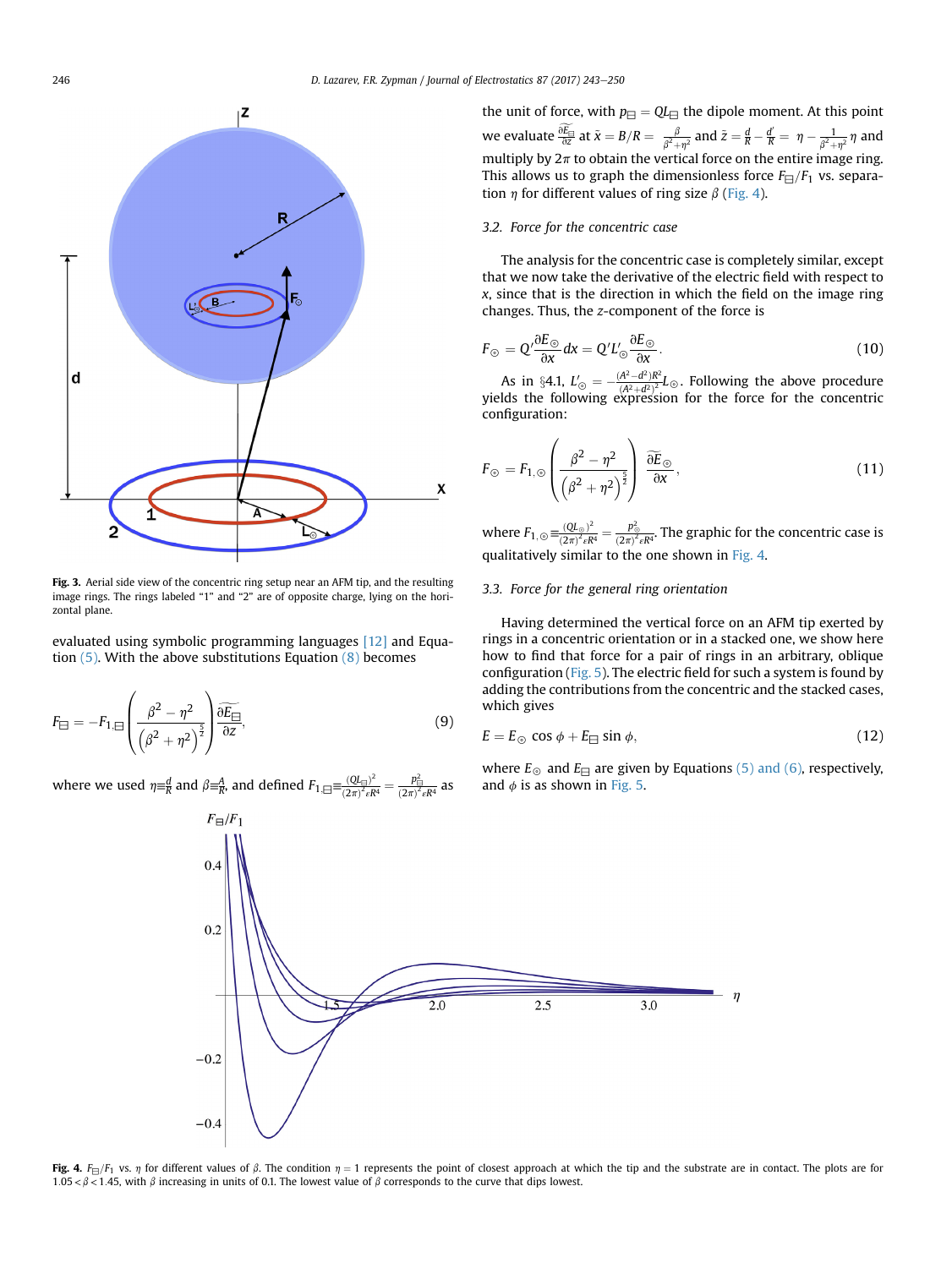<span id="page-4-0"></span>

Fig. 5. Sagittal view of the original ring (lower, red ring) and one of the rings that the web version of this article.) constitute the shielding layer (top, blue) separated by a distance L at an angle  $\phi$ . (For interpretation of the references to colour in this figure legend, the reader is referred to the web version of this article.)

Notice that  $L_{\square} = L \sin \phi$  and  $L_{\odot} = L \cos \phi$ , so we can eliminate  $L_{\square}$  and  $L_{\odot}$  in Equations [\(5\) and \(6\)](#page-2-0) in favor of the new variables, L and  $\phi$  (Fig. 5).

Writing Equation [\(12\)](#page-3-0) in differential form and multiplying throughout by  $Q$  we obtain the following,

$$
F(\phi) = Q'dE = Q'dE_{\odot} \cos \phi + Q'dE_{\Box} \sin \phi \tag{13a}
$$

of which the left side is the total force in the z-direction as a function of  $\phi$ . Multiplying and dividing each term by the appropriate distance element, as done for Equation [\(8\)](#page-2-0), we obtain

$$
F(\phi) = Q'L'_{\odot} \frac{\partial E_{\odot}}{\partial x} \cos \phi + Q'L'_{\boxminus} \frac{\partial E_{\boxminus}}{\partial z} \sin \phi \tag{13b}
$$

Now, from Equations [\(8\) and \(10\)](#page-2-0) we have  $F(\phi) = F_{\odot} \cos \phi + F_{\Box} \sin \phi$ , where  $F_{\Box}$  and  $F_{\odot}$  are given by Equations [\(9\) and \(11\),](#page-3-0) respectively. Substituting these last expressions yields

$$
F(\phi) = F_1 \left( \frac{\beta^2 - \eta^2}{\left(\beta^2 + \eta^2\right)^{\frac{5}{2}}} \right) \left( \frac{\partial \widetilde{E_{\odot}}}{\partial x} \cos^3 \phi - \frac{\partial \widetilde{E_{\Box}}}{\partial z} \sin^3 \phi \right), \tag{14}
$$

where  $F_1 = \frac{(QL)^2}{(2\pi)^2 c}$  $\frac{(QL)^2}{(2\pi)^2 \varepsilon R^4} = \frac{p^2}{(2\pi)^2 \varepsilon R^4}.$ 

# 4. A practical application: ionic shielding in solution

As mentioned in the Introduction, these results can be used to model the effects of the shielding layer that develops around a ring sample in an ion-rich environment. A uniformly charged molecule placed in an electrolyte solution will attract oppositely charged ions, which will distribute themselves in a way that correlates with the geometry of the molecule.

To predict the force on the AFM tip that results from a shielded ring molecule, one may model the shielding layer as a superposition of many oppositely charged rings enveloping the original one. Because the ring is on a platform, the charges can only envelope it in a half torus, from 0 to  $\pi$  (Fig. 6).

In our model, the sample ring (red in  $Fig. 6$ ) of total charge Q is surrounded by a shielding layer (blue) of total charge  $-Q$ . Now, while the ring has a linear charge density given by  $\lambda = \frac{Q}{2\pi A}$ , the charge of the shielding layer is distributed over the entire area of the half torus. Thus, assuming the charges are uniformly distributed, the shielding layer has a surface charge density,  $\sigma = \frac{-Q}{2\pi^2AL}$ . The charge of a thin ring element of the half-toroidal shielding layer



Fig. 6. Sagittal view of the ring and the counterionic shielding layer. The dotted light blue line represents a thin ring element of the half-toroidal shielding layer. (For interpretation of the references to colour in this figure legend, the reader is referred to

(dotted line in Fig. 6) is  $dO = 2\pi(A + L \cos \phi) \sigma L d\phi$ .

To calculate the force, we use the image surface charge density  $\sigma' = \frac{-Q'}{2\pi^2 BL'}$ , where  $B = \frac{AR^2}{A^2+d^2}$  and  $L' = \frac{(A^2-d^2)R^2}{(A^2+d^2)^2}L$  (this can be confirmed by taking the vector sum of  $L'_{\text{m}}$  and  $L'_{\odot}$ ). A thin ring element of the image half-toroidal shielding layer is then

$$
dQ' = 2\pi (B + L' \cos \phi) \sigma' L' d\phi, \qquad (15)
$$

Using Equation (13) we obtain an expression for the force differential:

 $dF = \left(\frac{\partial E_{\odot}}{\partial x}L'_{\odot} \cos \phi + \frac{\partial E_{\perp}}{\partial z}L'_{\square} \sin \phi\right)dQ$ . Substituting Equation (15), we integrate over  $\phi$  from 0 to  $\pi$ , substitute the expressions for  $L'_{\odot}$ ,  $L'_{\boxminus}$ ,  $\sigma'$ , use  $Q' = -\frac{R}{\sqrt{A^2+d^2}} Q$  [4], take out the dimensional terms of<br>the electric field derivatives,  $\frac{E_{0,\boxdot}}{R} = \frac{Q L_{\boxdot}}{(2\pi)^2 \epsilon R^4}$  and  $\frac{E_{0,\odot}}{R} = \frac{Q L_{\odot}}{(2\pi)^2 \epsilon R^4}$ , and simplify to obtain

$$
F = F_1 \frac{(A^2 - d^2)R^3}{\pi (A^2 + d^2)^{\frac{5}{2}}} \int_0^{\pi} \left( \frac{\partial \widetilde{E}_{\square}}{\partial z} \sin^3 \phi - \frac{\partial \widetilde{E}_{\odot}}{\partial x} \cos^3 \phi \right) \left( 1 + \frac{L'}{B} \cos \phi \right) d\phi
$$
\n(16)

 $\frac{\partial E_{\ominus}}{\partial z}$  and  $\frac{\partial E_{\odot}}{\partial x}$  are not functions of  $\phi$  and so may be taken out of the integral. For ions whose size is comparable to that of the charged ring (relevant in some cases), the distribution is discrete, and the integral Equation (16) can be converted into a summation, as given in Appendix 2 in the Supplementary Material. Distributing the integrand of Equation (16), separating and evaluating the integrals, and simplifying gives

$$
F = F_1 \frac{\beta^2 - \eta^2}{\pi \left(\beta^2 + \eta^2\right)^{\frac{5}{2}}} \left(\frac{4}{3} \frac{\widetilde{\partial} E_{\Box}}{\partial z} - \frac{3\pi}{8} \frac{\beta^2 - \eta^2}{\beta^2 + \eta^2} \frac{\widetilde{L}}{\beta} \frac{\widetilde{\partial} E_{\odot}}{\partial x}\right)
$$
(17)

where 
$$
\widetilde{L} = \frac{L}{R}
$$
,  $\widetilde{\beta} = \frac{B}{R} = \frac{AR}{A^2 + d^2} = \frac{\beta}{\beta^2 + \eta^2}$ , and so  $\widetilde{\frac{L}{\beta}} = \frac{\beta^2 - \eta^2}{(\beta^2 + \eta^2)^2} \widetilde{L} \frac{\beta^2 + \eta^2}{\beta} = \frac{\beta^2 - \eta^2}{\beta^2 + \eta^2} \frac{\widetilde{L}}{\widetilde{\beta}}$ .

As before, to obtain the force on the AFM tip,  $\frac{\partial E_{\Box}}{\partial z}$  and  $\frac{\partial E_{\odot}}{\partial x}$  in Equation (17) are evaluated at  $\tilde{x} = B/R = \frac{\beta}{\beta^2 + \eta^2}$  and  $\tilde{z} = \frac{d}{R} - \frac{d'}{R} = \eta - \frac{1}{\beta^2 + \eta^2} \eta$ , and the resulting expression is multiplied by  $2\pi$ . A step-by-step derivation of Equations (16) and (17) is given in Appendix 2 in the Supplementary Material.

Notably, one can use Equation (17) to estimate  $\tilde{L} = \frac{L}{R}$ , which is on the order of the Debye length  $[1,2]$ , using experimental measurements of the force and after finding p as detailed in the Results section.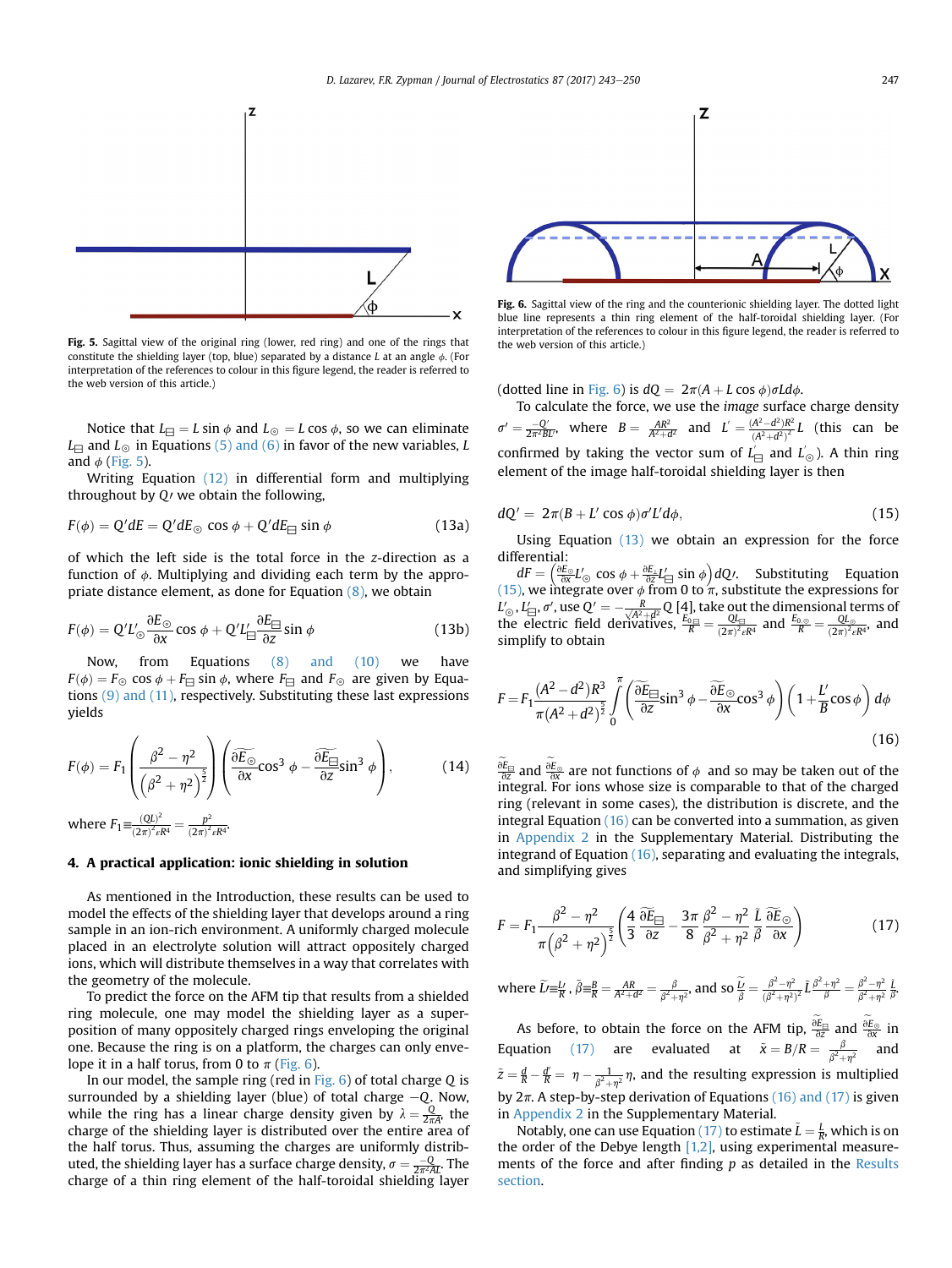## 5. Results: measure size and dipole from AFM measurments

As seen in [Fig. 4](#page-3-0), for every value of ring radius  $\beta$  we have a curve that has two zero crossings,  $\eta_1$  and  $\eta_2$  (Fig. 7), for which  $F_{\Box}/F_1 = 0$ .

Notably, in all cases  $\eta_1 = \beta$  exactly. This is because the term  $\beta^2 - \eta^2$ appears in the numerator of all force expressions (Equations (9), (11), (14) and (17)). Therefore, one way to find the ring size is simply to find the first crossing. One starts with the tip touching the substrate and slowly pulls away until the force vanishes (cf. [4]). In practice, however, this may not always be feasible, and in such situations the initial distance from the platform is unknown.

In order to eliminate this unknown we find the second crossing, and subtract from it the first one. The distance between the crossings,  $\eta_2 - \eta_1$ , is a salient, experimentally determinable feature of the force-separation curve. Therefore, by finding the dependence of  $\eta_1$  and  $\eta_2$  on  $\beta$ , we can determine the size of the ring.

For the stacked case, the first crossing (blue line in Fig. 8) (in the web version) links the separation to the radius as  $\eta_1 = \beta$ , while the second crossing (red line) is given by  $n_2 = 1.0758\beta + 0.5013$ . Both equations were obtained numerically and are good to better than one part in a thousand. To find  $\beta$  we take  $\eta_2 - \eta_1$  to obtain

$$
\beta_{\text{H}} = \frac{\eta_2 - \eta_1 - 0.5013}{0.0758} \tag{18}
$$

To find the dipole constant  $p_{\Box}$  we first define  $\frac{\eta_1 + \eta_2}{2}$ ≡ $\eta_{\text{H, avg}} = 1.0379\hat{\beta}_{\text{H}} + 0.2507$ , for which the force is strictly nonzero. Evaluating the force in Equation [\(9\)](#page-3-0) at  $\eta_{\square, avg}$  and solving for  $p_{\text{H}}$  gives



**Fig. 7.** Plot of  $F_{\Box}/F_1$  vs.  $\eta$  for  $\beta = 1.2$ , showing the location of each crossing.



Fig. 8. Plots of the positions of the roots as a function of  $\beta$ . The blue line corresponds to  $\eta_1$ , while the red corresponds to  $\eta_2$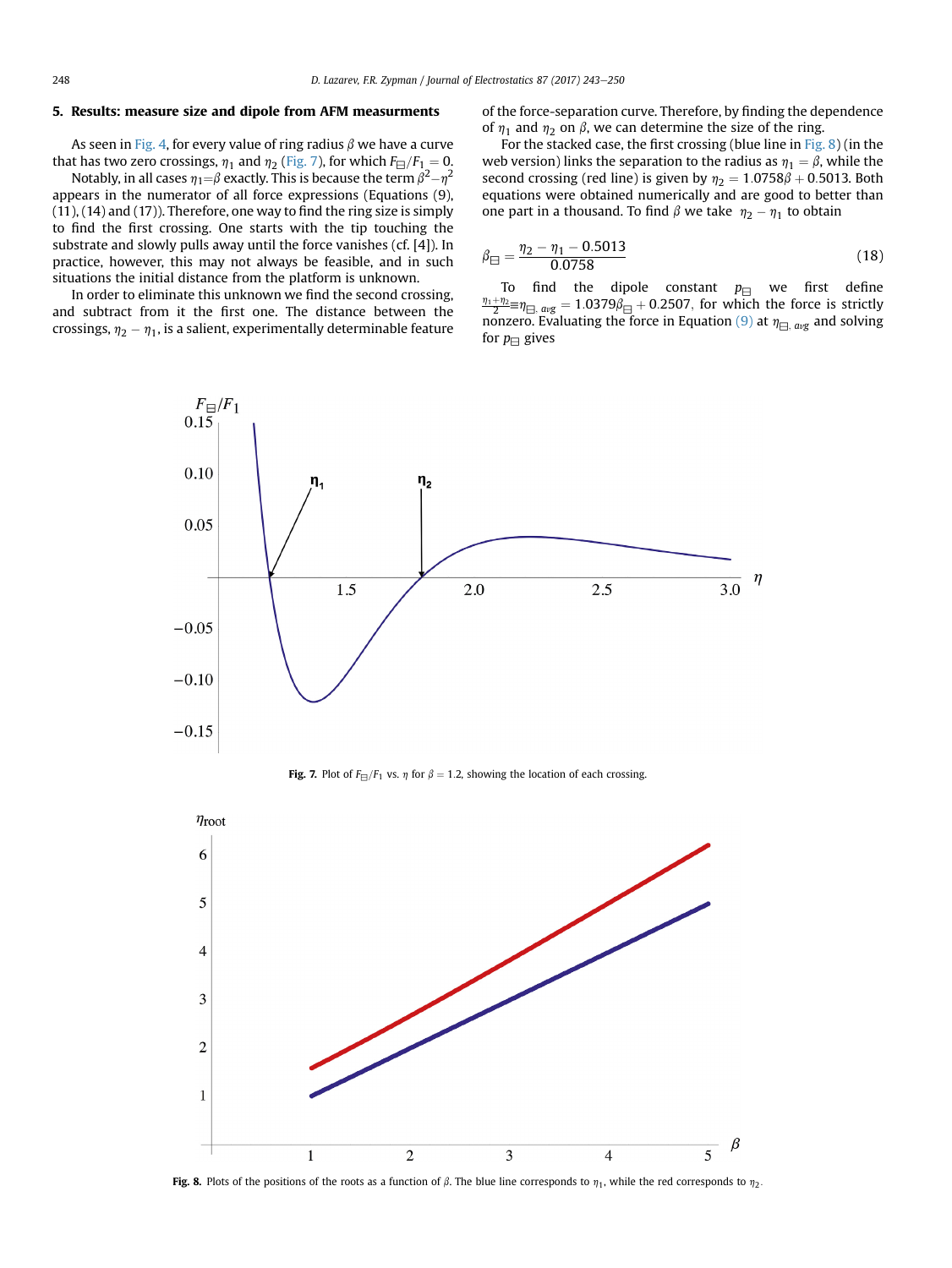<span id="page-6-0"></span>
$$
p_{\boxminus} = \sqrt{- (2\pi)^2 \varepsilon R^4 \frac{\left(\beta^2 + \eta_{\boxminus,avg}^2\right)^{\frac{5}{2}}}{\beta^2 - \eta_{\boxminus,avg}^2} \frac{F_{\boxminus} \left(\beta, \eta_{\boxminus,avg}\right)}{\frac{\partial F_{\boxminus}}{\partial z}}}
$$
(19)

Using the same procedure for  $F_{\odot}$  we find that  $\eta_{2,0} = 0.6992\beta + 0.5380$ , and so

$$
\beta_{\odot} = \frac{0.5380 - (\eta_2 - \eta_1)}{0.3008}
$$
 (20)

$$
\eta_{\odot, avg} = 0.8496\beta + 0.2690\tag{21}
$$

For the arbitrary ring configuration,  $\eta_1(\beta, \phi) = \beta$ , as before, and

$$
\eta_2(\beta,\phi)=\eta_{2,\odot},\cos^2\phi+\eta_{2,\boxminus},\sin^2\phi,
$$

which is accurate to within 5% for  $0 \le \phi \le 2$ . Substituting the expressions for  $\eta_{2,\odot}$  and  $\eta_{2;\ominus}$  and solving for  $\beta$ , we obtain

$$
\beta(\eta_2 - \eta_1, \phi) = \frac{\eta_2 - \eta_1 - 0.5380 \cos^2 \phi - 0.5013 \sin^2 \phi}{0.6992 \cos^2 \phi + 1.0758 \sin^2 \phi - 1}
$$
 (22)

and

$$
\eta_{\phi,\text{avg}} = \left(0.3496 \cos^2 \phi + 0.5379 \sin^2 \phi + \frac{1}{2}\right)\beta + \left(0.2690 \cos^2 \phi + 0.2507 \sin^2 \phi\right)
$$
\n(23)

For the whole shielding layer,

$$
\beta = \frac{\eta_2 - \eta_1 - 0.6412}{0.0012} \tag{24}
$$

and

$$
\eta_{avg} = 1.0006\beta + 0.3206\tag{25}
$$

The equations for  $p_{\odot}$ ,  $p_{\phi}$  and p are derived as above for  $p_{\Box}$ , but starting instead from Equations [\(11\), \(14\) and \(18\)](#page-3-0), respectively. These expressions are similar to Equation (19) and are given explicitly in Appendix 3 in the Supplementary Material. Notably, in all cases  $\eta_1 = \beta$  exactly. This is because the term  $\beta^2 - \eta^2$  appears in the numerator of all expressions.

## 6. Experimental studies of rings with AFM

Given the wide applicability of AFM in nanoscience, it is interesting to understand the experimental implications of the theoretical results presented here. Of particular relevance are extant experimental studies that use AFM to study ring structures immersed in liquid. We picked three such problems that span the length scales from hundreds of microns down to hundreds of Å from the following fields: inkjet printing  $(10s \mu m)$ , molecular motors  $(10s nm)$  and light-harvesting bacteria  $(100\text{\AA})$ .

The charged droplets of inkjet printing have found lithographic applications for nano optoelectronics. In these uses a ubiquitous phenomenon appears: the coffee-ring formation, whereby a sediment ring is formed by the preferential motion of the particles in the droplet toward the periphery. These coffee rings have found applications in nanotransitor fabrication [\[13\]](#page-7-0), in nanochromatography to separate small particles by size  $[14]$ , and in transparent conductive coating [\[15\].](#page-7-0) In these three examples the tens-to-hundreds  $\mu$ m rings are successfully imaged with AFM. Given the charge content of these rings, and the charge shielding by the electrolytic solution or simply by the water in air humidity, the theoretical results presented here can serve to measure charge content in these structures.

One current approach to build molecular motors, as well as sensors and logical devises, is to use the self-assembly properties of DNA. In one such study interlocked rings of about 20 nm in diameter were built and measured with AFM [\[16\]](#page-7-0). The motor motion was correlated with the ambient pH, which in turn correlates with ionic surfactants.

Light-harvesting bacteria have been used as experimental models to understand the architecture and dynamics of photosynthesis. At the core of the process are proteins that act as antennas. These antennas have been found, via AFM, to have ring shapes with diameters in the 100Å range [\[17\]](#page-7-0). Knowledge of charge content inside the rings should help to understand the ring interaction and the corresponding conformational assembly.

## 7. Conclusions

We have considered here several forces of interaction between rings of charge and AFM tips for several configurations. In the first case, a simple charged ring; in the second case, systems of charged rings of opposite charges. This second case was divided into two elemental cases, one in which the rings are on top of each other, and another in which the rings are coplanar. As a central application of these results, we considered a ring of charge dressed by oppositely charged ions originating in the embedding electrolyte. A central charge would be partially or fully balanced by the ions in solution, such that the observed force  $F_{obs}$  is a linear combination of the two extreme cases of no shielding and full shielding:

$$
F_{obs} = (1 - \mathcal{S})F^0 + \mathcal{S}F,\tag{26}
$$

where  $F^0$  and F are given by Equations [\(4\) and \(17\),](#page-1-0) respectively, and  $\mathscr S$  is a constant, the shielding coefficient, such that  $0 < \mathscr S < 1$ . Further work can be conducted to determine the dependence of the shielding coefficient  $\mathcal S$  on such factors as pH, pK<sub>a</sub>, temperature, the presence of buffers, the degree of solvation, and ion density. Thus, the total force of the ring on the AFM tip mediated by a given electrolyte can be systematically studied using the expressions for the vertical force in this paper. The methods and results of this paper can not only be used to find the charge and size of rings in the various configurations described, but also to estimate the dimensionless Debye length by finding  $\tilde{L}$ , the distance from the sample ring to the shielding layer.

## Acknowledgement

This project is funded by the National Science Foundation grant #CHE-1508085.

## Appendix A. Supplementary data

Supplementary data related to this article can be found at [http://](http://dx.doi.org/10.1016/j.elstat.2017.05.004) [dx.doi.org/10.1016/j.elstat.2017.05.004.](http://dx.doi.org/10.1016/j.elstat.2017.05.004)

#### References

- [1] [H.-J. Butt, Electrostatic interaction in atomic force microscopy, Biophys. J. 60](http://refhub.elsevier.com/S0304-3886(17)30133-X/sref1) [\(October 1991\) 777](http://refhub.elsevier.com/S0304-3886(17)30133-X/sref1)-[785](http://refhub.elsevier.com/S0304-3886(17)30133-X/sref1).
- [2] [H.-J. Butt, Measuring local surface charge densities in electrolyte solutions](http://refhub.elsevier.com/S0304-3886(17)30133-X/sref2) [with a scanning force microscope, Biophys. J. 63 \(August 1992\) 578](http://refhub.elsevier.com/S0304-3886(17)30133-X/sref2)-[582.](http://refhub.elsevier.com/S0304-3886(17)30133-X/sref2)
- [3] N. Mojarad, M. Krishnan, Measuring the size and charge of single nanoscale objects in solution using an electrostatic fluidic trap, Nat. Nanotechnol. 7 (July